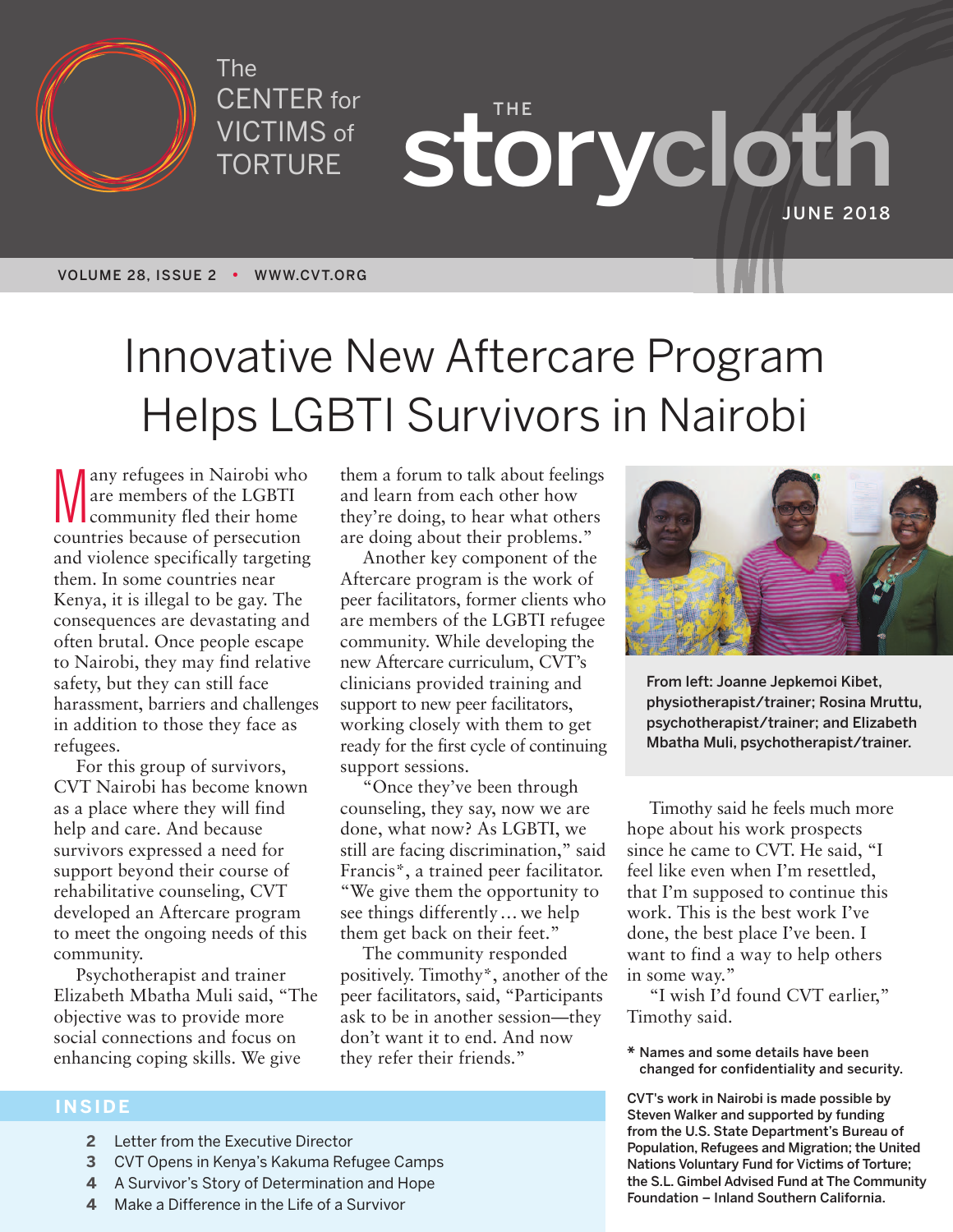### Letter from the Executive Director LULLUI TIUITI LIIU LAUUULIVU DIIUULUI

Dear Friends,

I recently visited CVT's healing center in northern Uganda, where we have been caring for torture survivors in the city of Gulu for the past nine years.

Thanks to your generosity, over the last year we have been able to expand our rehabilitative work with traumatized survivors and communities targeted by the Lord's Resistance Army (LRA) militia in the 1990s and 2000s. One of the LRA's most brutal attacks took place not far from Gulu in 2004 in what has since been called the Lukodi Massacre, when more than 60 people were mercilessly killed.

The LRA committed massive and uniquely horrifying human rights violations. It was known for its widespread abduction of children, both boys and girls, who were forced to become child soldiers, "wives" of fighters or porters carrying supplies. Abducted children were often forced to kill their own family members—and if they refused, they themselves would be killed.

Virtually the entire population of northern Uganda—up to two million people—was displaced during this period. Since the fighting subsided after a ceasefire was agreed upon more than a decade ago, the population has gradually been returning to their villages. Entire communities were deeply traumatized by the horrific events and many remain so today.

During my visit I had the opportunity to meet with survivors of the massacre in Lukodi, as well as with abductees. Many specific details of their stories were terribly gruesome—the individual and collective pain in the stories they related defies description.

But I also heard about how CVT is enabling survivors to reconnect with their families and communities. They are picking up the pieces and rebuilding their lives under circumstances that few of us can begin to comprehend. Community leaders and other members of the community in Lukodi recognized that CVT's assistance allowed survivors to rebuild the social fabric the LRA had destroyed and urged individuals to seek CVT's healing care.

Thank you for helping us give these survivors renewed hope for the future. The resilience of the human spirit is amazing to see, and I am so grateful for your support of this life-changing work. Your generosity is doing more good than I have words to describe.

With my thanks,<br>Cart Houring

Curt Goering



**Curt Goering**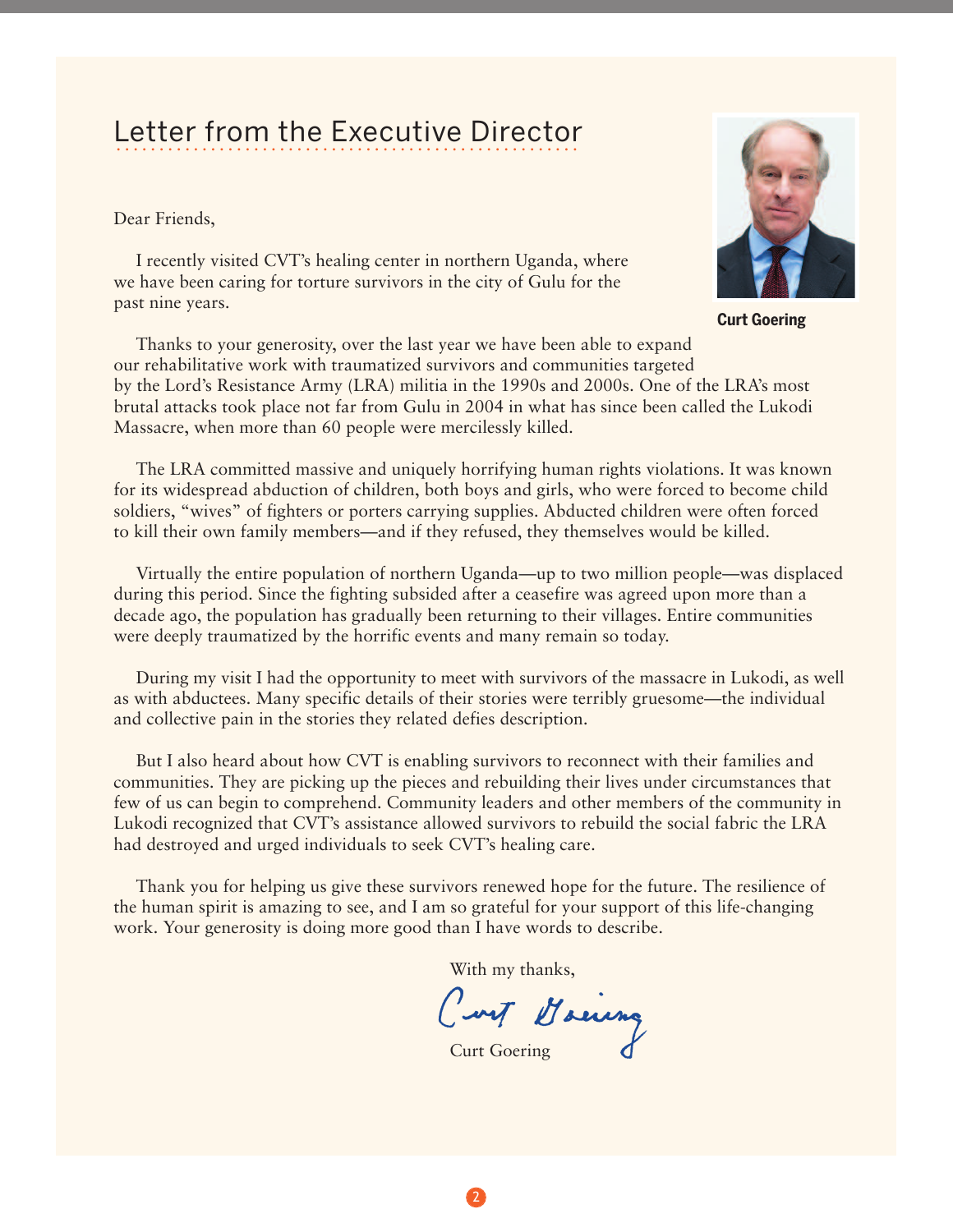## CVT Opens in Kenya ' s Kakuma Refugee Camps

S in the local community are urvivors of torture at the Kakuma refugee camps and now receiving CVT's lifesaving healing care. On-site care includes counseling and physiotherapy.

"The need for rehabilitative care here is enormous," said Pablo Traspas, country director for CVT Kenya. "The hard reality is that this region is now home to more than 180,000 refugees and asylum-seekers, thousands of whom have survived torture and the horrors of war, and our dedicated staff is already joining clients on their healing journeys. Our doors are also open to our

...this region is now home to more than 180,000 refugees and asylum-seekers, thousands of whom have survived torture and the horrors of war...

neighbors in the host community, who are struggling with different issues but who may benefit from holistic care, making our healing center unique among CVT's other initiatives. CVT has made it possible to cover the existing gap in mental health and physiotherapy services in the Kakuma refugee camps."

Psychological first aid is delivered by CVT counselors stationed at various locations around the camps. Counselors provide immediate intervention for survivors struggling with trauma and other mental health crises upon arrival at the camps. CVT expects to see as many as 175 survivors of torture and war atrocities through the rest of 2018, and more than 400 in 2019.

"During my recent visit to our Kakuma site and the adjacent Kalobeyei settlement, I was once again inspired by the passion of our colleagues who have begun meeting with survivors while building of the site continues around them, a testament to the dedication at the heart of humani-



tarian work," said Curt Goering, CVT's executive director.

Even as healing work is underway, final infrastructure is being put into place. Modified shipping containers which can withstand the region's windy conditions are acting as temporary staff housing and office space while construction continues for more permanent structures.

Hope and healing are rising with each new day in Kakuma, thanks to the generosity of CVT's supporters who are making this urgently needed rehabilitative care possible.



3